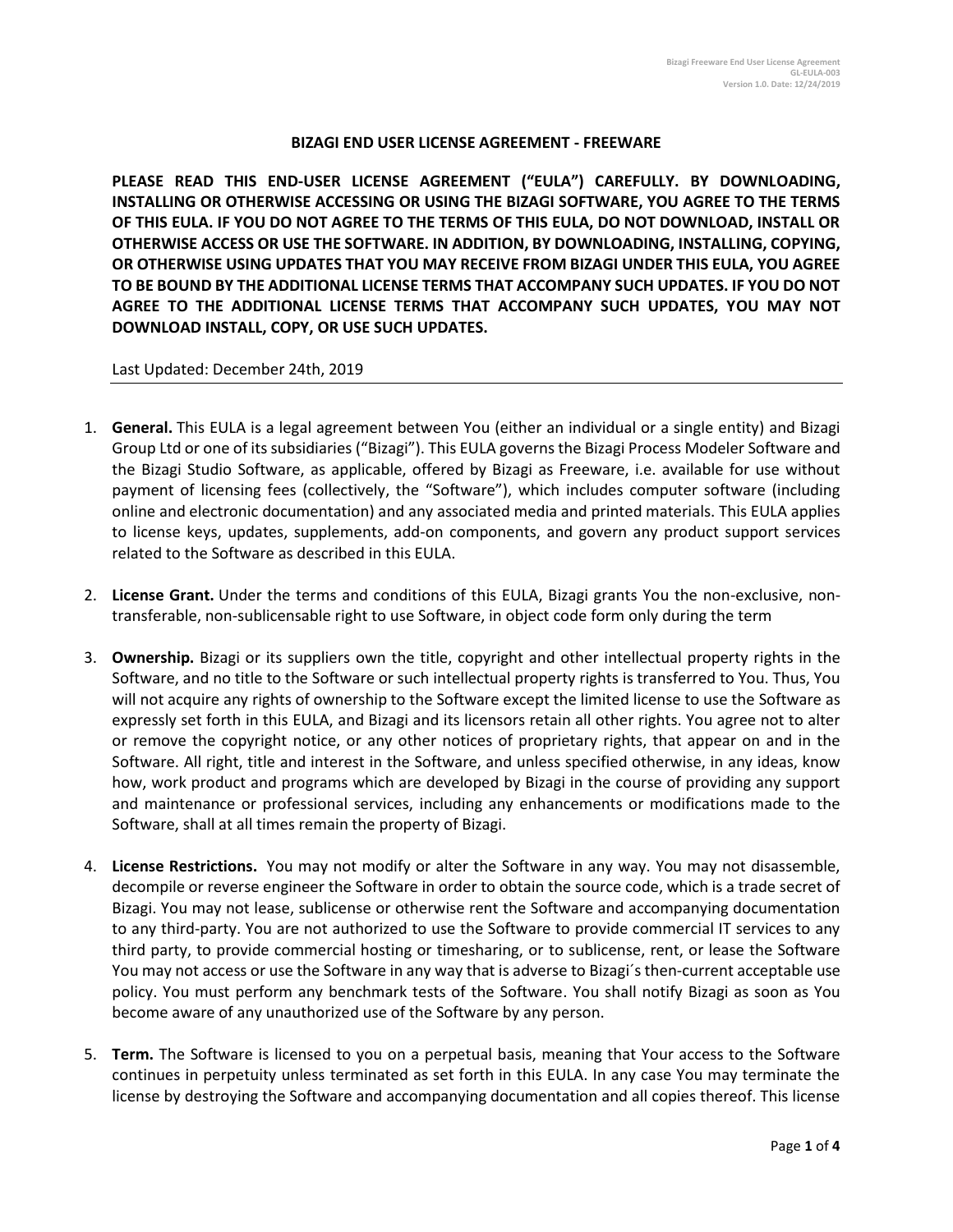will also terminate if You fail to comply with any term or provision of this EULA. You agree upon such termination to cease all use of the Software and destroy the Software and accompanying documentation and all copies thereof.

6. **Consent to use of data.** You agree that Bizagi may collect and use technical information that is gathered periodically to facilitate the provision of Software updates, product support and other services to You (if any) related to the Bizagi Software, and to verify compliance with the terms of this EULA. Bizagi may use this information solely to improve its products or to provide services or technologies to You and will not disclose this information in a form that personally identifies You.

## 7. **Software Maintenance**

- a. Bizagi may, in its sole and exclusive discretion, elect to provide new product versions to keep the Software up-to-date, service packs, and basic technical support (no SLAs) in the manner and at those times as a new product versions, services packs, and basic technical support are provided to other users of the Software. Any new product versions or service packs that are provided will be deemed to be part of the Software and subject to the terms of this EULA. Basic technical support can be accessed via the community user forum available at the following links: Bizagi Modeler: <https://feedback.bizagi.com/en/> and Bizagi Studio:<https://feedback.bizagi.com/suite/en/> .
- b. Updating the Software may require updates of software not covered by this EULA prior to installation. Any such updates of the operating system and application software not specifically covered by this EULA are Your responsibility and will not be provided by Bizagi. Bizagi's support under this section are contingent upon your proper use of the Bizagi Software and your compliance with the terms and conditions of this EULA at all times.
- c. If Bizagi elects to provide You with Technical Support, it will be your sole responsibility to: (i) comply with all Bizagi-specified operating and troubleshooting procedures and then notify Bizagi immediately of Bizagi Software malfunction and provide Bizagi with complete information thereof; (ii) provide for the security of your confidential information; (iii) establish and maintain backup systems and procedures necessary to reconstruct lost or altered files, data or programs.

## 8. **Disclaimer of Warranties.**

- a. BIZAGI SOFTWARE MAY BE INCOMPLETE AND MAY CONTAIN INACCURACIES OR ERRORS THAT COULD CAUSE FAILURES OR LOSS OF DATA. YOU EXPRESSLY ACKNOWLEDGE AND AGREE THAT USE OF THE SOFTWARE IS AT YOUR SOLE RISK AND THAT THE ENTIRE RISK AS TO SATISFACTORY QUALITY, PERFORMANCE, ACCURACY AND EFFORT IS WITH YOU.
- b. TO THE MAXIMUM EXTENT PERMITTED BY APPLICABLE LAW, THE SOFTWARE IS PROVIDED "AS IS", WITH ALL FAULTS AND WITHOUT WARRANTY OF ANY KIND, AND BIZAGI AND ITS SUPPLIERS HEREBY DISCLAIM ALL WARRANTIES AND CONDITIONS WITH RESPECT TO THE SOFTWARE, EITHER EXPRESS, IMPLIED OR STATUTORY, INCLUDING, BUT NOT LIMITED TO, THE IMPLIED WARRANTIES AND/OR CONDITIONS OF MERCHANTABILITY, OF SATISFACTORY QUALITY, OF FITNESS FOR A PARTICULAR PURPOSE, OF ACCURACY, OF QUIET ENJOYMENT, AND NON-INFRINGEMENT OF THIRD PARTY RIGHTS. BIZAGI DOES NOT WARRANT AGAINST INTERFERENCE WITH YOUR ENJOYMENT OF THE SOFTWARE, THAT THE FUNCTIONS CONTAINED IN THE SOFTWARE WILL MEET YOUR REQUIREMENTS, THAT THE OPERATION OF THE SOFTWARE WILL BE UNINTERRUPTED OR ERROR-FREE, OR THAT DEFECTS IN THE SOFTWARE WILL BE CORRECTED. NO ORAL OR WRITTEN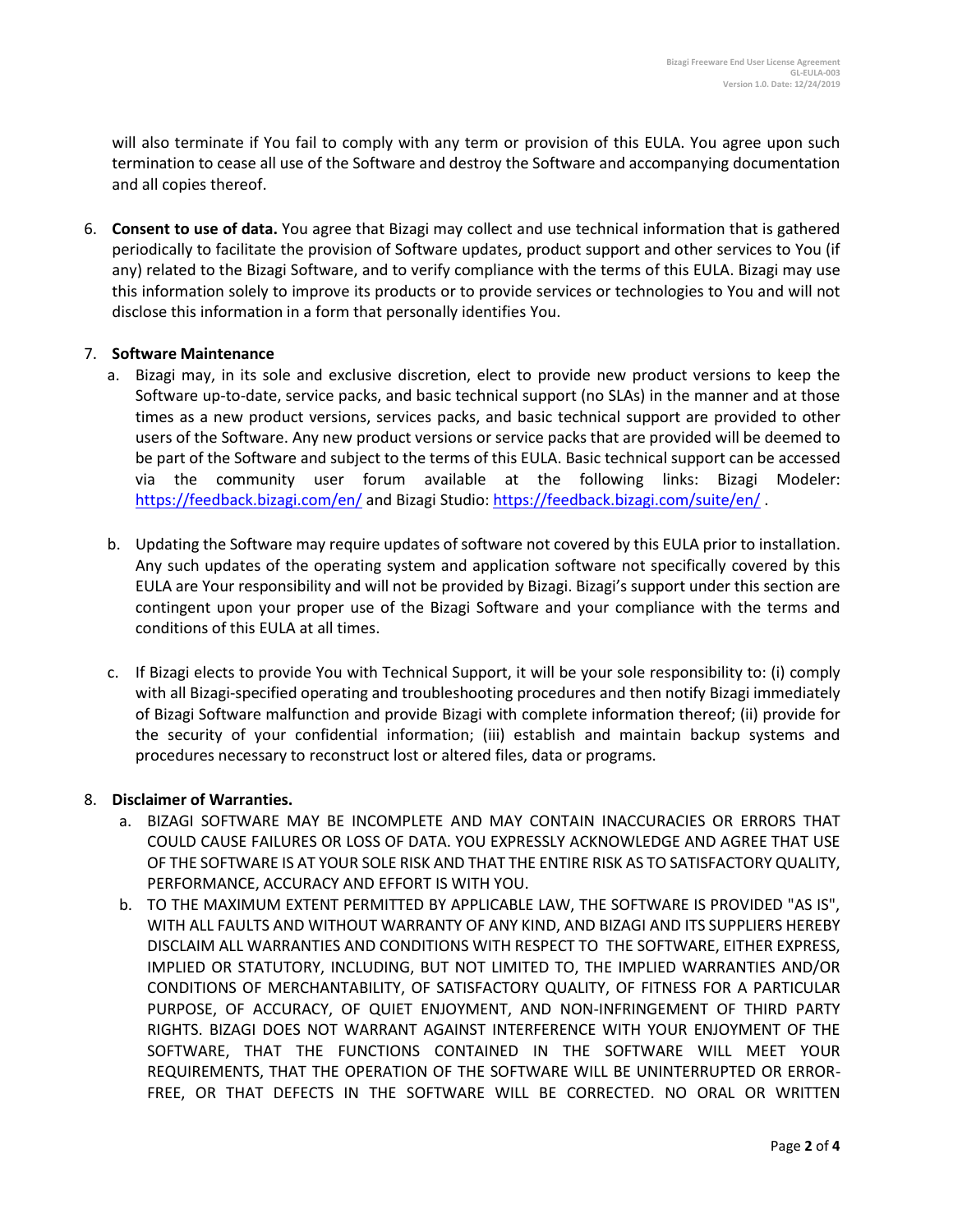INFORMATION OR ADVICE GIVEN BY BIZAGI OR A BIZAGI AUTHORIZED REPRESENTATIVE SHALL CREATE A WARRANTY. SHOULD THE SOFTWARE PROVE DEFECTIVE, YOU ASSUME THE ENTIRE COST OF ALL NECESSARY SERVICING, REPAIR OR CORRECTION.

- 9. **Limitation of Liability.** TO THE MAXIMUM EXTENT PERMITTED BY LAW, IN NO EVENT SHALL BIZAGI OR ITS SUPPLIERS BE LIABLE TO YOU FOR ANY DAMAGES, INCLUDING, WITHOUT LIMITATION, ANY SPECIAL, DIRECT, INDIRECT, INCIDENTAL OR CONSEQUENTIAL DAMAGES, ARISING OUT OF OR IN CONNECTION WITH THE USE OR PERFORMANCE OF THE SOFTWARE, INCLUDING WITHOUT LIMITATION, LOSS OF PROFITS, BUSINESS, DATA, GOODWILL, OR ANTICIPATED SAVINGS, EVEN IF ADVISED OF THE POSSIBILITY OF THOSE DAMAGES.
- 10. **Export Restrictions.** The Software may be subject to export control laws and regulations of the U.S. and applicable countries, including but not limited to regulations of the U.S. Bureau of Export Administration, prohibiting export of goods, directly or indirectly to "embargoed" countries. You will ensure that a) the ultimate destination of the Software is not a destination in violation of any such law or regulation; (b) the ultimate end-user is not a person or entity on the "denied persons list" and (c) the end-user intended use does not violate any regulations regarding Diversion, Nuclear Proliferation, Missile Technology or Chemical or Biological Weapons.
- 11. **Excluded Services.** This EULA shall not apply to your use of software, cloud services, or professional services ("Excluded Services") that you purchase from Bizagi. All such Excluded Services are governed exclusively by the terms of the agreement that you have executed that covers such Excluded Services.

## 12. **Miscellaneous.**

- a. Severability. If any provision of this EULA is invalid or unenforceable under applicable law, then it shall be, to that extent, deemed omitted and the remaining provisions will continue in full force and effect.
- b. Monitoring/Audit. Bizagi shall have the right to monitor and audit your use of the Software upon reasonable advance notice, by any means, including, without limitation, remote means, to verify your compliance with the terms of this EULA. You shall be responsible for ensuring that your employees and independent contractors comply with the terms of this EULA.
- c. Governing Law. This EULA, and any dispute or claim arising out of or in connection with it or its subject matter or formation (including non-contractual disputes or claims), shall be governed by and construed in accordance with (a), if you downloaded the Software in the United Kingdom, the laws of England and Wales; (b) if you downloaded the Software in Germany, the laws of Germany; (c) if you downloaded the Software in Spain, the laws of Spain; (d) if you downloaded the Software in Colombia, the laws of Colombia; and (e) if you downloaded the Software in any other location, the laws of Delaware in the United States, in each case without reference to the principles of conflicts of law that would apply the substantive laws of another jurisdiction. The application of the United Nations Convention on Contracts for the International Sale of Goods to this EULA is hereby expressly excluded
- d. Entire Agreement. This EULA sets forth the entire understanding and agreement between You and Bizagi.